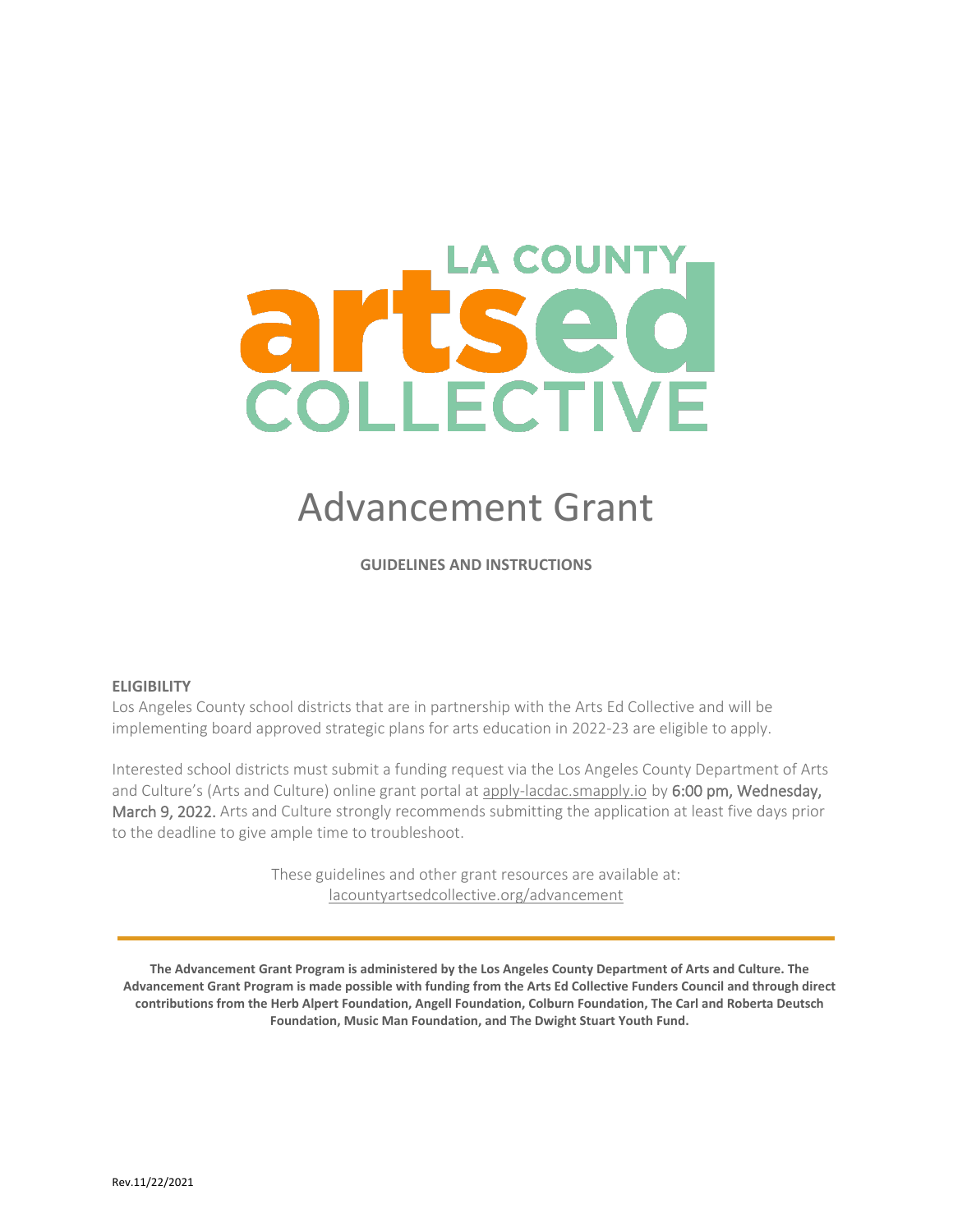### **THE LOS ANGELES COUNTY ARTS EDUCATION COLLECTIVE**

The Los Angeles County Arts Education Collective is dedicated to making the arts part of every child's growth and development.

In 2002 the Los Angeles County Board of Supervisors launched the Los Angeles County Arts Education Collective (Arts Ed Collective, formerly known as Arts for All) as a regional effort to restore the arts in public education. The Arts Ed Collective is coordinated by the Los Angeles County Department of Arts and Culture (Arts and Culture), is implemented in partnership with the LA County Office of Education (LACOE), and is recognized as a national model of collective impact in arts education. Starting with just one school district in each Supervisorial District nearly two decades ago, the Arts Ed Collective now includes a robust coalition of partners – that represent more than 74 school districts, 5 charter school networks and hundreds of community-based arts organizations, teaching artists, educators, philanthropists, and advocates – all working toward the shared goal that every young person in LA County engages in the arts all year, every year, because the arts are fundamental to human growth and development. The Countywide initiative is guided by a Leadership Council and an active Funders Council who continue to invest in this formidable movement for arts education across the region.

### **ARTS FOR ALL CHILDREN, YOUTH, AND FAMILIES: LOS ANGELES COUNTY'S NEW REGIONAL BLUEPRINT FOR ARTS EDUCATION**

In April 2018, LA County became the first local government in California to formally adopt the Declaration of Students' Rights to Equity in Arts Learning, recognizing the importance of arts education for all students regardless of race, culture, language, income, religion, national origin, legal status, place of residence, gender identity, LGBTQ+ status, or ability. With a renewed focus on equity and inclusion and a continuing vision that high quality arts instruction is an essential part of a well-rounded public education, the Board of Supervisors identified the need for an updated regional plan for arts education to reflect the current priorities and educational landscape of LA County.

Building on nearly two decades of work and drawing input from over 600 stakeholders, Los Angeles County's New Regional Blueprint for Arts Education (Arts Ed Blueprint) sets forth ambitious goals for increasing youth access to the arts. The new Arts Ed Blueprint outlines strategies for advancing:

- arts instruction for all students, across all grade levels, in all public schools;
- expanded opportunities for arts education after school;
- year-round community-based arts learning;
- access to careers in the creative economy;
- arts-based programs and services, provided in collaboration with multiple County departments, that support children, youth and families; and
- a prioritization of historically underserved populations.

Despite the many positive benefits of the arts on child and youth development – including improved academic achievement, school attendance, engagement, sense of identity, self-esteem, creativity, critical thinking, and problem-solving abilities – there remain long-standing systemic barriers to accessing arts education and cultural resources, particularly for historically underserved communities, English-language learners, and youth of color. To address these disparities and to promote cultural and racial equity, the new Arts Ed Blueprint centers access and equity and prioritizes historically underserved youth, schools, and communities.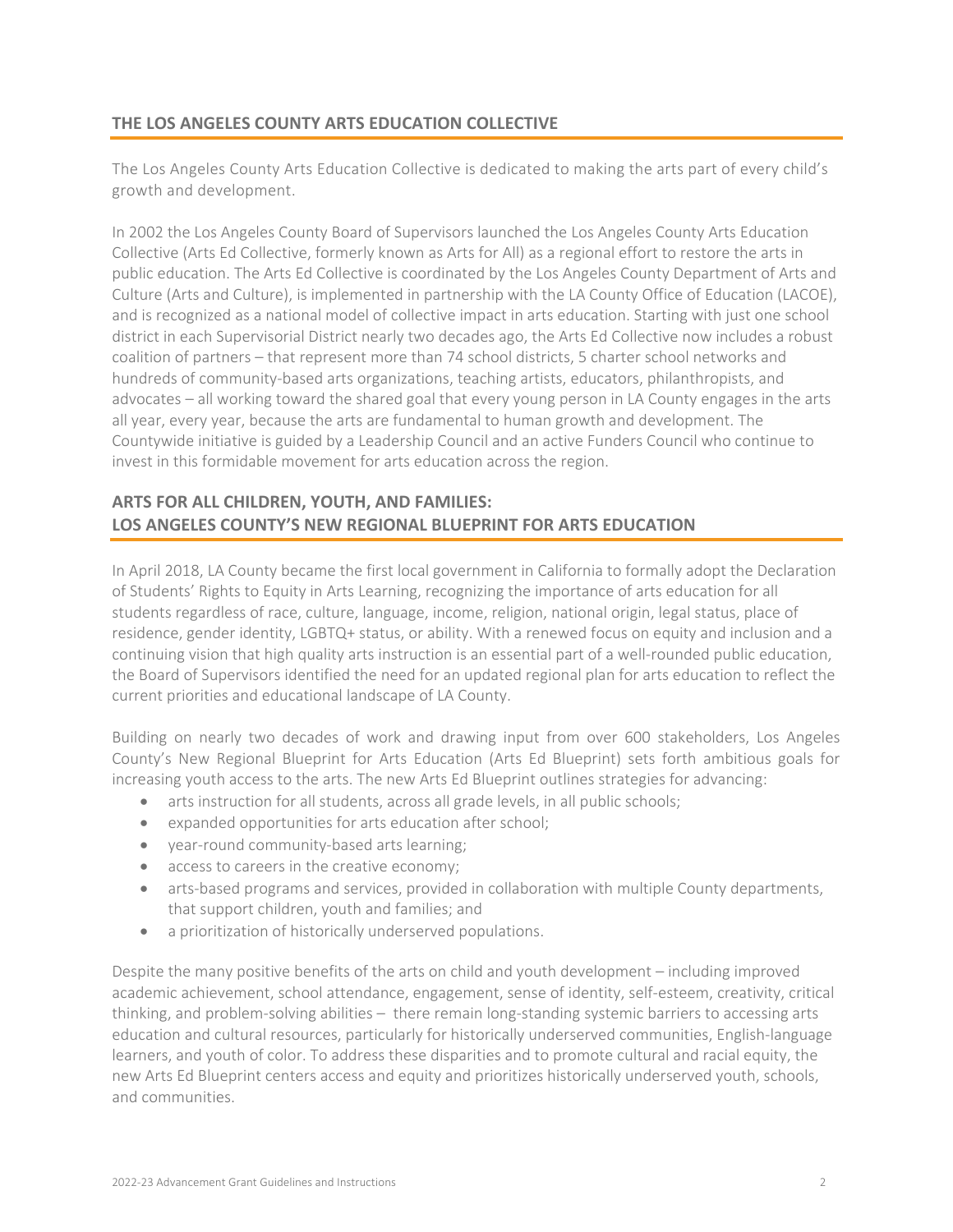# **Every young person in LA County engages in the arts all year, every year because the arts are fundamental to human growth**

## **and development.**

LA County's New Regional Blueprint for Arts Education aims to address the causes and conditions of disparities, adding strategies to reduce barriers that continue to exclude particular groups of young people from engaging in high-quality, culturally sustaining arts education.

### **Historically Excluded or Precluded, Historically Underserved**

Specific groups of people who, over many years in the past which may extend into the present, have been denied or prevented from accessing resources or opportunities by institutions, systems, and/or dominant power structures. This may include Black, Indigenous and other youth of color, current or former foster youth, as well as youth who are currently or formerly homeless, impacted by the justice system, LGBTQ+, migrants, English language learners, living in poverty, in rural areas, and/or with disabilities.

### **HOW DOES THE ARTS ED COLLECTIVE SUPPORT SCHOOL DISTRICTS?**

The Arts Ed Collective offers a continuum of services to school districts to help build sound infrastructure that allows all students to receive arts education as a core part of a well-rounded education.

### Coaching for Strategic Planning

Coaching is provided to school districts interested in creating or updating strategic plans for arts education. A district arts committee comprised of local stakeholders develops a five year plan for sustaining long-term district-wide arts education. Applications for coaching support during the 2022-23 school year are available a[t surveymonkey.com/r/ZVJKB6W.](https://www.surveymonkey.com/r/ZVJKB6W)

### Coaching for District Arts Coordination

Once the local school board approves the strategic plan, a year of coaching is available to help build the capacity of the arts committee and district staff to coordinate and manage successful implementation of the plan. School districts completing strategic plans in spring 2022 will be offered another year of coaching. School districts with new staff assigned to arts coordination for 2022-23 may also request a coach.

### Countywide Network

Ongoing support for arts coordinators and district arts committee members is available through a countywide network of leaders and practioners who convene regularly to learn and collaborate. Events can be found at [lacountyartsedcollective.org/initiatives/school-district-support/school](https://www.lacountyartsedcollective.org/initiatives/school-district-support/school-district-arts-coordinator-network)[district-arts-coordinator-network.](https://www.lacountyartsedcollective.org/initiatives/school-district-support/school-district-arts-coordinator-network)

### Arts Ed Profile

The LA County Arts Ed Profile online tool allows teachers, parents, administrators, and others to find data about arts education provided by LA County public schools. The Arts Ed Profile Report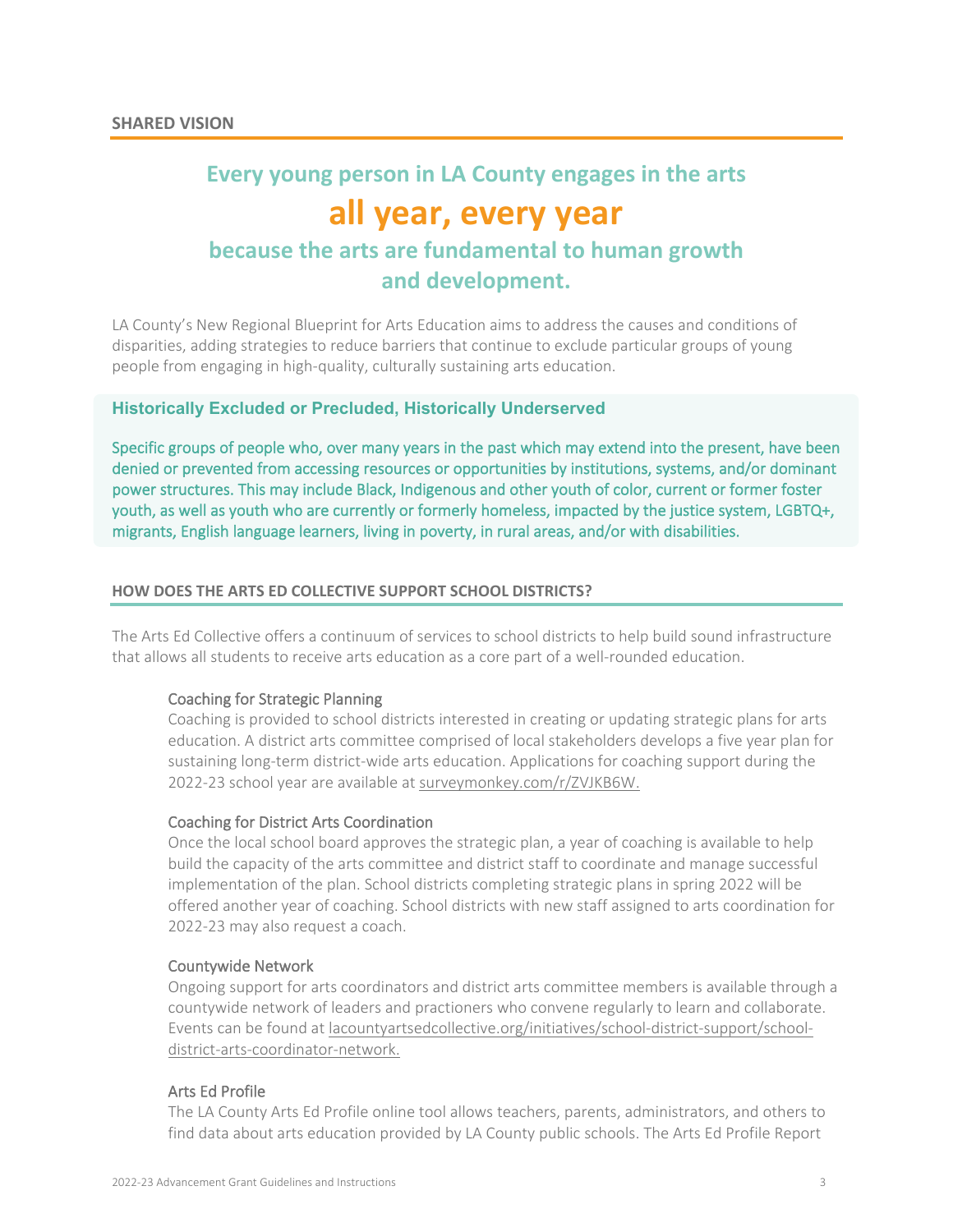2015-18 provides key recommendations for addressing quantity, quality, and equity of arts education. The online tool and report are available at [lacountyartsedcollective.org/research](http://www.lacountyartsedcollective.org/research-evaluation/arts-ed-profile)[evaluation/arts-ed-profile.](http://www.lacountyartsedcollective.org/research-evaluation/arts-ed-profile) (Note that school principals are able to update their data at any time.)

### Funding for Implementation

School districts in partnership with the Arts Ed Collective that have school board-adopted strategic plans for arts education are eligible to apply for grant funding. These matching grants help districts initiate or expand strategies that increase and improve arts education in their district.

### Technology Enhanced Arts Learning (TEAL)

Developed and implemented as a partnership between the Department of Arts and Culture and LACOE's Center for Distance and Online Learning, TEAL provides TK-6 educators with interactive, experiential professional development and online resources focused on integrating the arts and social-emotional learning (SEL) into the teaching of other core subjects (e.g. language arts, math, science, social studies). Get started a[t tealarts.lacoe.edu/.](https://tealarts.lacoe.edu/)

All programs and services are being updated to align with the shared vision, shared values, goals and strategies of the new Regional Blueprint for Arts Education and to support school districts' continuing commitment to arts education as part of a regional effort toward these aims.

It is recommended that you contact Arts and Culture for assistance in considering your entry point for participation in Arts Ed Collective services for 2022-23.

### **WHAT IS THE GOAL OF THIS GRANT?**

The Advancement Grant offers financial support to Los Angeles County school districts working to provide quality arts education to all students. The goals of the grant are to:

- assist school districts in achieving key action items in their strategic plans for arts education
- generate resources, practices, skills, or knowledge that will be sustained beyond the term of the grant
- direct resources and investments into historically underserved communities to increase learning in the arts for youth who continue to face structural and systemic barriers to high quality, culturally sustaining arts education

### **WHAT ARE WE TRYING TO ACHIEVE?**

The new Arts Ed Blueprint sets new targets for providing arts education for every child across all of LA County. The Advancement Grant seeks to address the following:

### **Scale**

Every young person in every neighborhood has year-round opportunities for learning in and through the arts in school, after school, and in their community.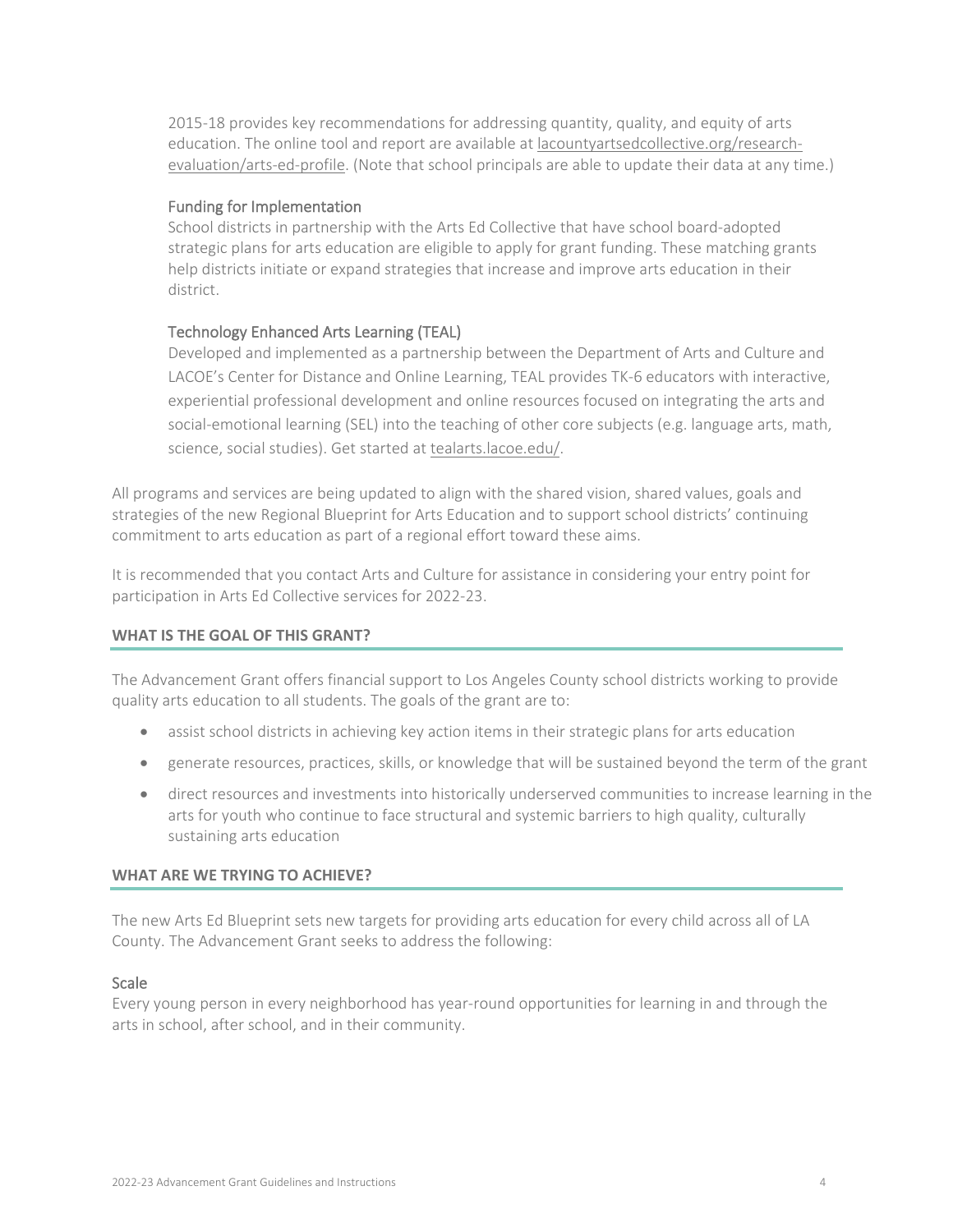### Equity

Every young person, regardless of race, culture, language, income, religions, national origin, legal status, place of residence, gender identity, LGBTQ+ status, or ability receives high-quality, culturally sustaining arts education. Young people who have been historically excluded or precluded from learning in the arts receive the resources and investments required to meet their needs.

### **Quality**

Arts instruction is thoughtfully and intentionally designed to:

- build artistic, technical, and creative skills;
- encompass a variety of art forms and genres;
- connect arts learning to other areas of study, growth, and development;
- reflect the culture, language and heritage of the learner;
- introduce the learner to the cultures, languages and heritages of others;
- expose young people to creative careers; and
- recognize the region's rich cultural diversity.

### In-School Arts Education

Learning in the arts takes place during the school day as part of an integrated or discrete, sequential arts curriculum.

### After-School Arts Education

Learning in the arts takes place outside of school hours, either on a school campus or for youth who are part of a specific school community, and intentionally augments or deepens in-school arts education.

Funded programs will be asked to report on progress at the conclusion of the granting cycle.

### **WHAT WORK DOES THE GRANT SUPPORT?**

### Eligibility

Los Angeles County school districts that are in partnership with the Arts Ed Collective and will be implementing board approved strategic plans for arts education in 2022-23 are eligible to apply (see page 10). If you are interested in learning more about becoming an Arts Ed Collective district partner, contact [artsedcollective@arts.lacounty.gov](mailto:artsedcollective@arts.lacounty.gov) for additional information.

### Alignment with District Plans

The project outlined in your funding request must demonstrate alignment with existing district plans, including the district's strategic plan for arts education and the Local Control Accountability Plan.

### Eligible Projects

Your district may submit a request for funding to initiate or expand activities or services that address one or more goals for advancing arts education in your schools. For the 2022-23 school year, eligible projects may also include those that preserve or facilitate student access to arts education during the health and financial crisis caused by COVID-19.

### Ineligible Project Expenses

The funding request and the district cash match cannot include:

- Services for students that occur outside of the traditional school day which supplant or replace instruction previously offered during the school day
- In-kind services or materials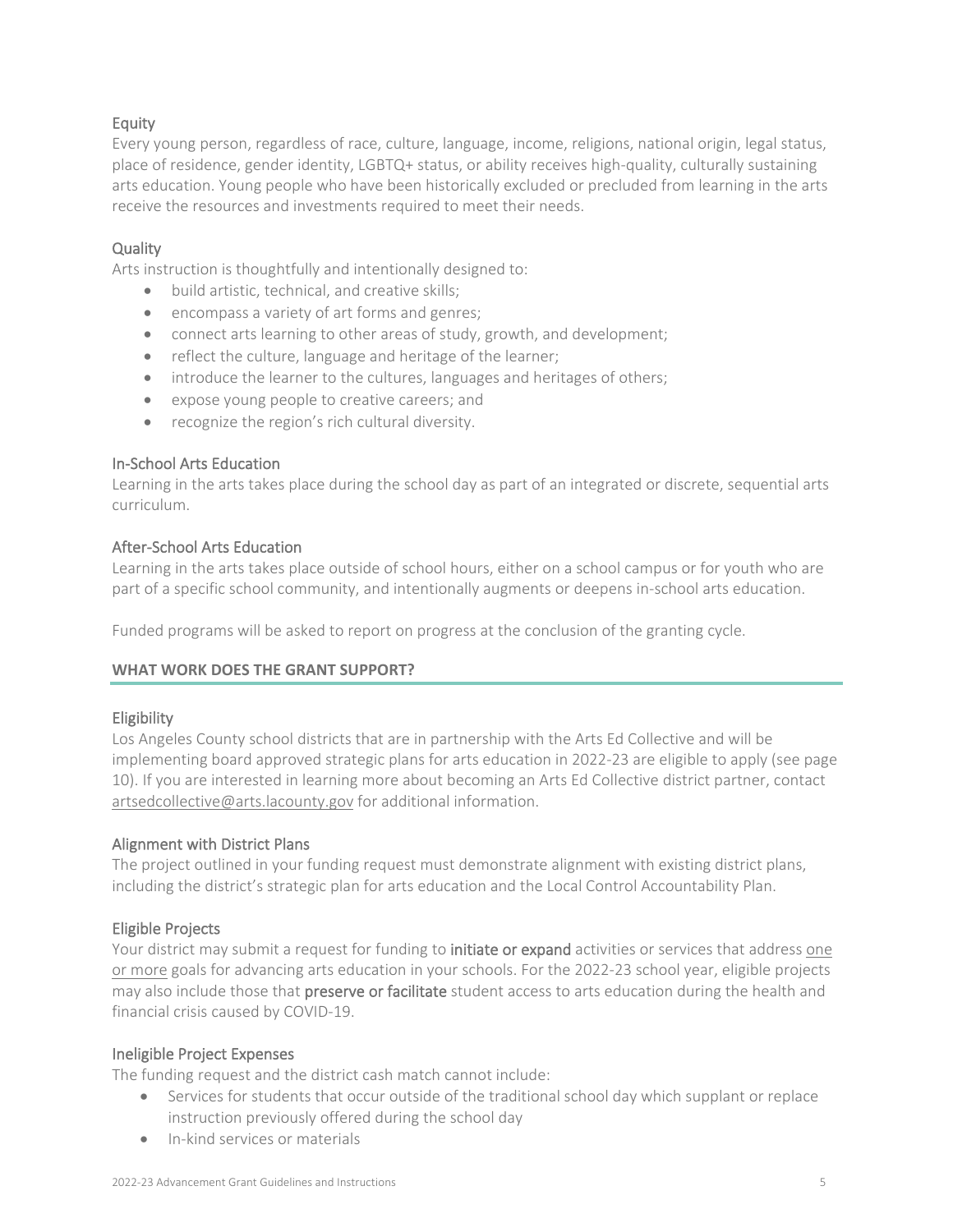### **HOW WILL THE GRANT FUNDING WORK?**

All eligible school districts may apply for up to \$25,000 in matching funds to support strategies detailed in the funding request. Determination of awards will be based on the extent to which the application meets the review criteria (see page 8) and receives priority points (priority points are determined by the most current California Department of Education (CDE) data). Final awards may be less than the requested amount.

School districts that are approved for funding will enter into a contract with the Los Angeles County Department of Arts and Culture, which will govern the delivery of funds. Prior to contracting, all grantees must obtain a Los Angeles County Vendor Number and submit an Adjusted Grant Budget and Participation Form on which grant awards are accepted or declined.

The funding period will begin upon final execution of the contract and will run through June 30, 2023. Grantees will be required to adhere to all provisions of the contract, including:

- Matching Funds must be invested in the project at a minimum 1:1 ratio. These funds may come from the district or its funding partners and must be applied toward the project detailed in the application. As noted above, ineligible project expenses also apply to matching funds. In-kind services and materials are not acceptable sources of matching funds.
- A project lead must be designated to coordinate, implement, and monitor the project. The project lead will be named as the primary contact in the contract if awarded.
- Grant funds will be distributed in up to three installments:
	- o 25% upon completion of all project planning and participation by the project lead in a dedicated Grantee Convening or a countywide network event
	- o 50% following a mid-project check-in and optional site visit with Arts and Culture staff
	- o 25% upon completion of the project and submission of a complete final report that includes participation data, final budget, a brief narrative on project outcomes and at least one work sample.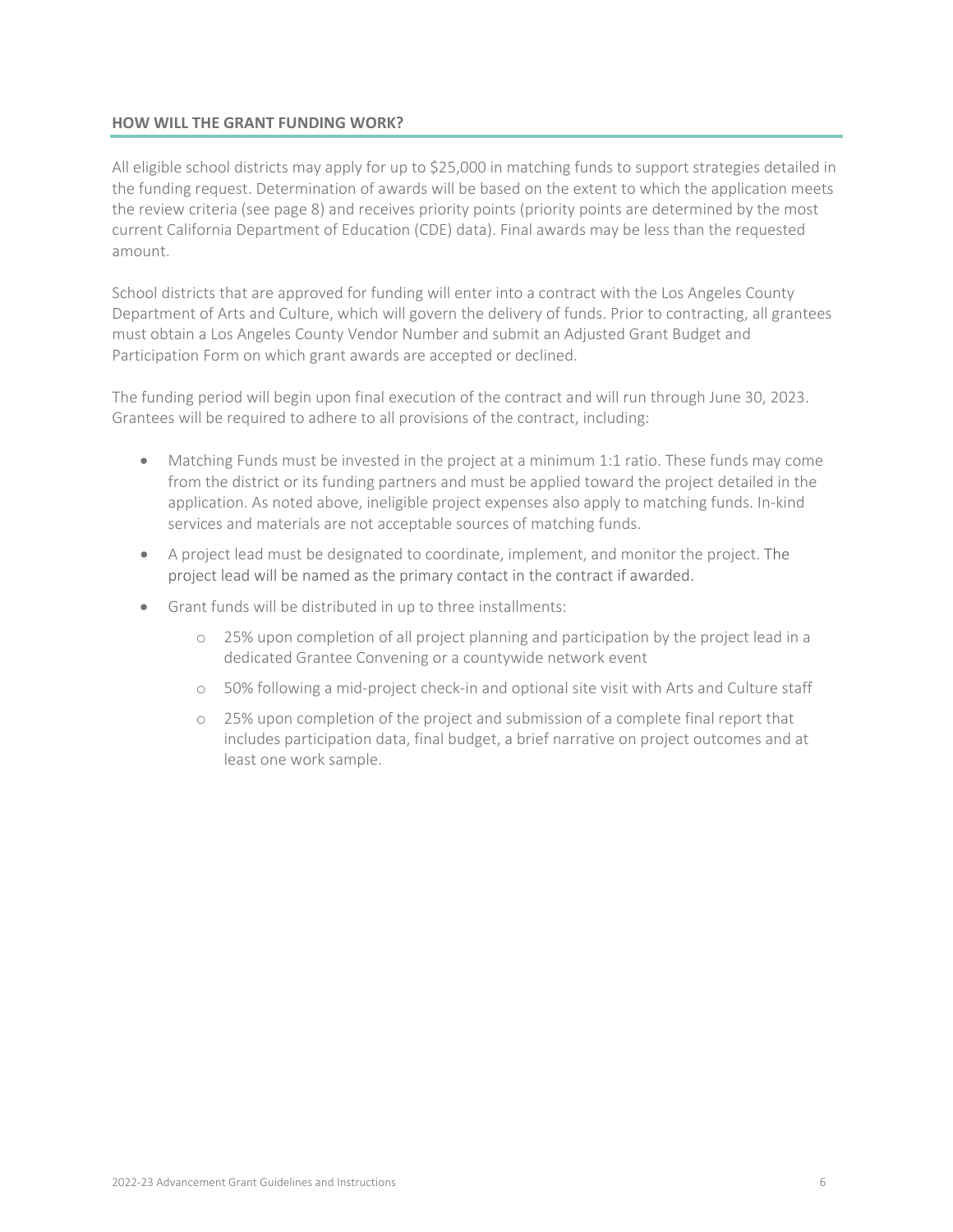### **WHAT IS THE PROGRAM TIMELINE?**

| Guidelines and Application Available                     | January 26, 2022                 |
|----------------------------------------------------------|----------------------------------|
| Applications Workshop                                    | February 8 and February 24, 2022 |
| <b>Funding Request Deadline</b>                          | March 9, 2022                    |
| Panel Review                                             | <b>April 2022</b>                |
| Notification of Awards via Email                         | June 2022                        |
| Adjusted Budget and Participation Forms Due              | September 2022                   |
| Contracts Executed                                       |                                  |
| <b>Grant Period</b>                                      | September 2022 - June 30, 2023   |
| Grantee mid-project check in with Arts and Culture Staff | October 2022 - April 2023        |
| Final Report Due                                         | May 15, 2023                     |

### **HOW DO WE SUBMIT THE FUNDING REQUEST?**

The Funding Request can be accessed via Arts and Culture's online grant portal at [apply](https://apply-lacdac.smapply.io/)[lacdac.smapply.io.](https://apply-lacdac.smapply.io/) All applications must be submitted electronically.

New applicants to the portal must register a user account. Registration will link the user with the school district allowing access to the Advancement Grant funding request. Please review the Application Instructions prior to using the portal a[t lacountyartsedcollective.org/advancement](https://www.lacountyartsedcollective.org/advancement).

Complete applications must be submitted no later than 6:00 pm, Wednesday, March 9, 2022. Arts and Culture strongly recommends submitting the application at least five days prior to the deadline to give ample time to troubleshoot.

Applications submitted late or with section(s) blank will be deemed ineligible and will not be considered for funding.

As a public agency, all information submitted to Arts and Culture in conjunction with a funding request becomes public record at the time the application is submitted.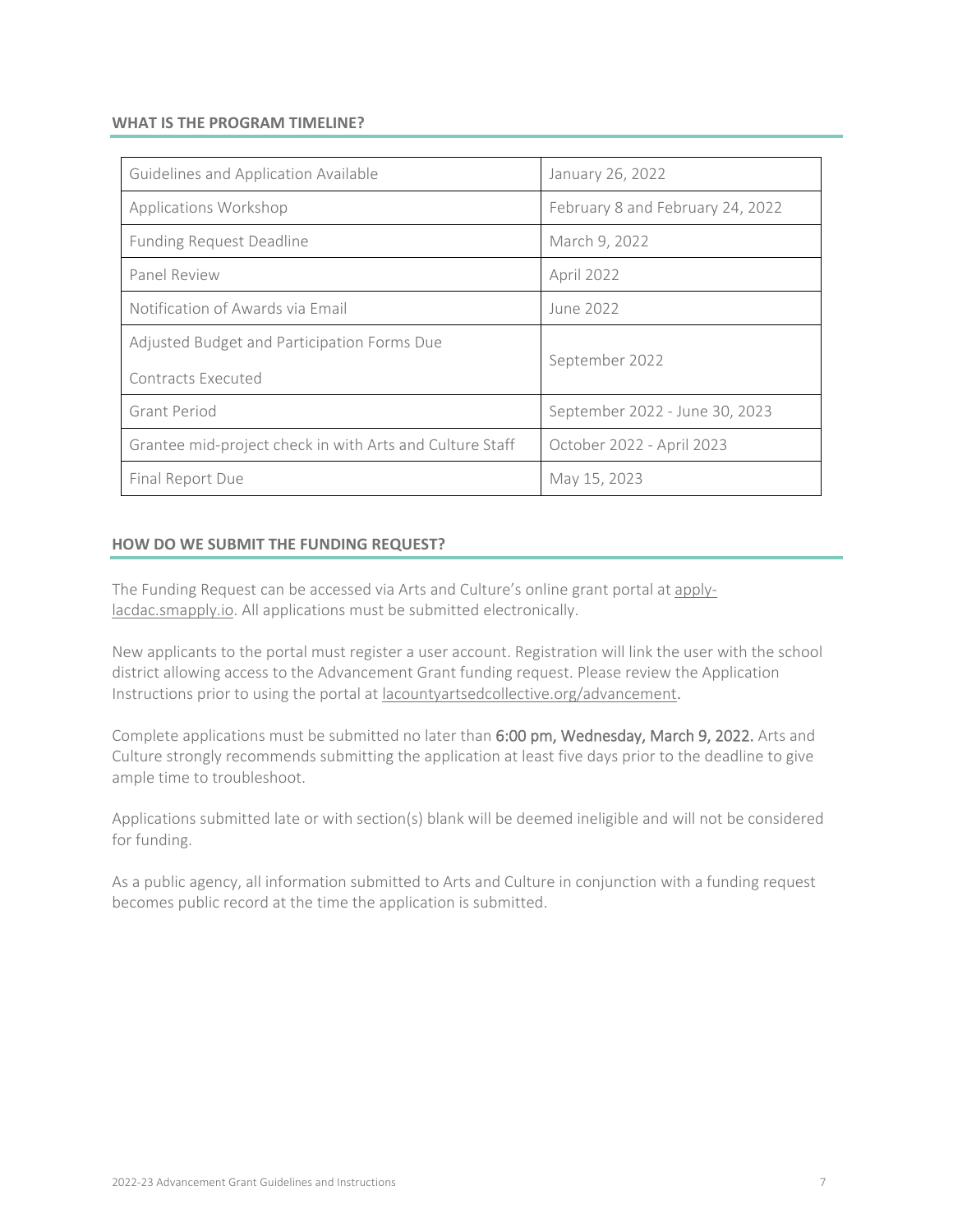### **HOW WILL GRANT AWARDS BE DETERMINED?**

Applications will be reviewed and scored by a peer panel of experienced arts and education professionals that may include district administrators, community arts partners, funders, and arts educators.

Each section of the application addresses items from one of the criteria below. Applications will be scored according to the following:

### Criterion 1: STRATEGIC DIRECTION (35 points maximum)

Arts education goal(s) for the upcoming year are described in detail and are included in an active district plan such as the Strategic Plan for Arts Education or the Local Control Accountability Plan. All district plan(s) are clearly cited. There is a compelling justification of why this is the right time to focus on this aspect of the district's arts plan, how this project builds upon past successes, and how it moves the district towards providing arts education for all students – and particularly those who have been historically and systematically excluded or precluded. It is clear how the project will initiate or expand arts education in the district, or how it will preserve students' access to arts instruction during the current crises caused by COVID-19. The proposed project is clearly aimed at generating resources, practices, skills, or knowledge that will be sustained beyond the term of the grant.

### Criterion 2: QUALITY OF PROJECT PLAN (30 points maximum)

The project is thoughtfully designed. The project plan identifies specific activities that can be realistically accomplished with the designated resources and timeline. The project plan proposes specific tactics to support young people who have been historically and systematically excluded or precluded from participation in arts learning in ways that are culturally relevant, and responsive to the students to be served.

### Criterion 3: QUALITY OF PROJECT EVALUATION (10 points maximum)

The project has measurable goals and an appropriate evaluation methodology in place that uses qualitative and quantitative data to assess changes in the scale, quality, or equity of arts instruction provided in the school district.

### Criterion 4: PERSONNEL CAPACITY (15 points maximum)

Professional staff are in place to manage and implement the project. There is evidence of support from multiple levels of district leadership. Staff or community partners providing student instruction or professional development for educators have demonstrated capacity to engage participants in diverse and culturally responsive learning experiences. The roles and responsibilities of the staff, district administration, and proposed partners are clearly defined.

### Criterion 5: FISCAL CAPACITY (10 points maximum)

Project expenses are clearly described and calculated accurately. Specific activities have been appropriately budgeted. A minimum of one to one matching funds are committed and identified.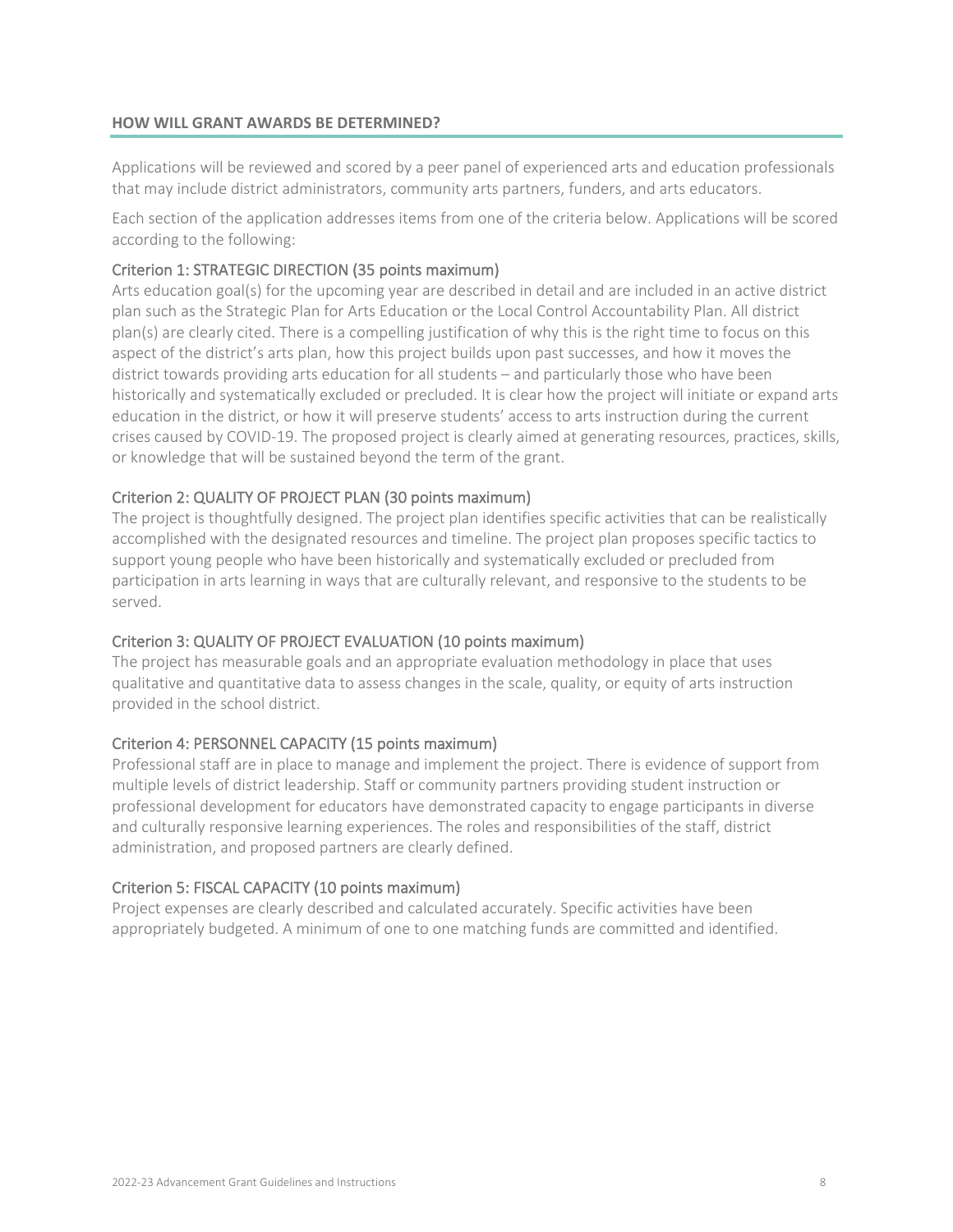### Priority Point Area 1: STUDENT POPULATION (16 points maximum)

Districts serving large student populations will earn priority points for supplemental funding as follows:

- Enrollment of  $10,000 19,999 = 8$  priority points
- Enrollment of 20,000 or greater = 16 priority points

### Priority Point Area 2: UNDUPLICATED PUPIL COUNT (16 points maximum)

Districts with a high percentage of students in the Unduplicated Pupil Count will earn priority points for supplemental funding as follows:

- Unduplicated Pupil Count of  $71 85.9\% = 8$  priority points
- Unduplicated Pupil Count of 86 % or greater = 16 priority points

**TOTAL POSSIBLE POINTS = 132\***<br>\* Scores over 100 may receive an award less than or equal to the funding request, based on available funding each year.

### HOW CAN WE LEARN MORE?

### Application Workshop

We are offering online application workshops for school districts interested in applying. Join us to learn about the 2022-23 guidelines, hear tips for submitting a strong request, and have your questions answered by Arts and Culture staff. If you are interested in receiving one-on-one support, join us for office hours following the workshops. Please note that both workshops will cover the same material.

> Tuesday, February 8, 2022 Webinar: 2:00pm – 4:00pm Virtual Office Hours: 4:00pm – 5:00pm [2022advancementgrantwebinar.eventbrite.com](https://2022advancementgrantwebinar.eventbrite.com/)

Thursday, February 24, 2022 Webinar: 10:00am – noon Virtual Office Hours: noon – 2:00pm [2022advancementgrantwebinar2.eventbrite.com](https://2022advancementgrantwebinar2.eventbrite.com/)

### Schedule a Meeting

Arts and Culture staff are happy to schedule a one-on-one meeting where we can discuss this opportunity, your district's eligibility, or the application process. Contact Keelia Postlethwaite Stinnett, Advancement Grant Program Manager, at [kpostlethwaite@arts.lacounty.gov](mailto:kpostlethwaite@arts.lacounty.gov) to schedule an appointment.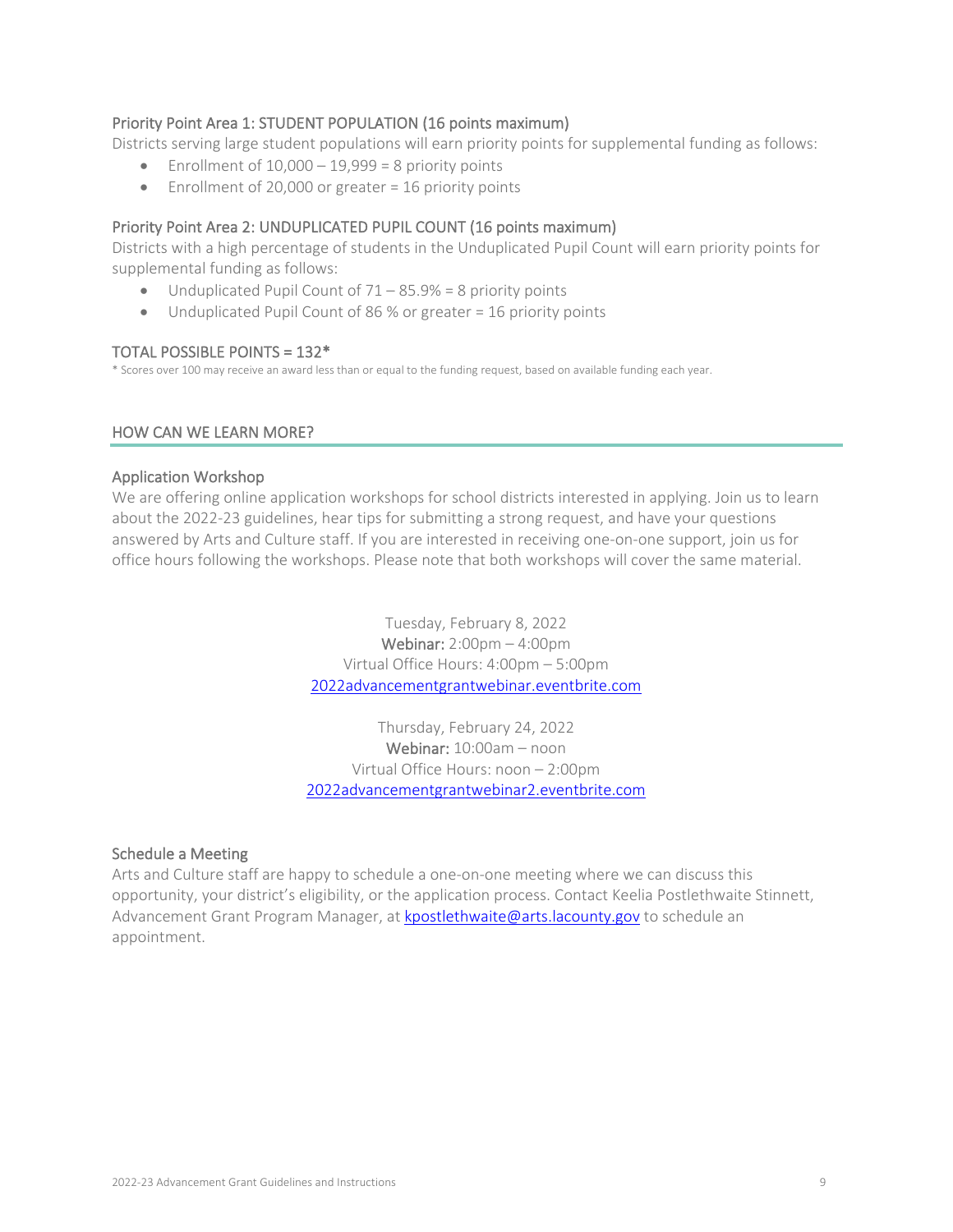### Eligible Districts

ABC Unified Acton-Agua Dulce Unified\*\* Alhambra Unified Antelope Valley Union High Arcadia Unified Azusa Unified Baldwin Park Unified Bassett Unified Beverly Hills Unified Burbank Unified Castaic Union Centinela Valley Union High Charter Oak Unified Claremont Unified Compton Unified Covina-Valley Unified Culver City Unified Downey Unified Duarte Unified East Whittier City Elem. Eastside Union Elem. El Monte City Elem. El Monte Union High El Rancho Unified Garvey Elem. Glendale Unified Glendora Unified Gorman Joint Green Dot Public Schools Hacienda La Puente Unified Hawthorne Elem. Hermosa Beach City Elem. Hughes-Elizabeth Lake Union Elem. ICEF Public Schools iLead Charter Network Inglewood Unified Keppel Union Elem. Lancaster Elem. Las Virgenes Unified Lawndale Elem. Lennox Elem. Little Lake City Elem. Los Angeles County Office of Education Los Nietos Elem. Lynwood Unified Magnolia Charter Schools Manhattan Beach Unified Monrovia Unified Montebello Unified Mountain View Elem. Newhall Elem. Norwalk-La Mirada Unified

Palmdale Elem. Palos Verdes Peninsula Unified Paramount Unified Pasadena Unified Pomona Unified PUC Schools Redondo Beach Unified Rosemead Elem. San Gabriel Unified San Marino Unified Santa Monica-Malibu Unified Saugus Union South Pasadena Unified South Whittier Elem. Sulphur Springs Union Temple City Unified Torrance Unified Valle Lindo Elem. Walnut Valley Unified West Covina Unified Westside Union Elem. Whittier City Elem. Whittier Union Elem. Wilsona Elem. Wiseburn Unified

\*\*Contingent upon the submission of a district adopted Strategic Plan for Arts Education by September 30, 2022.